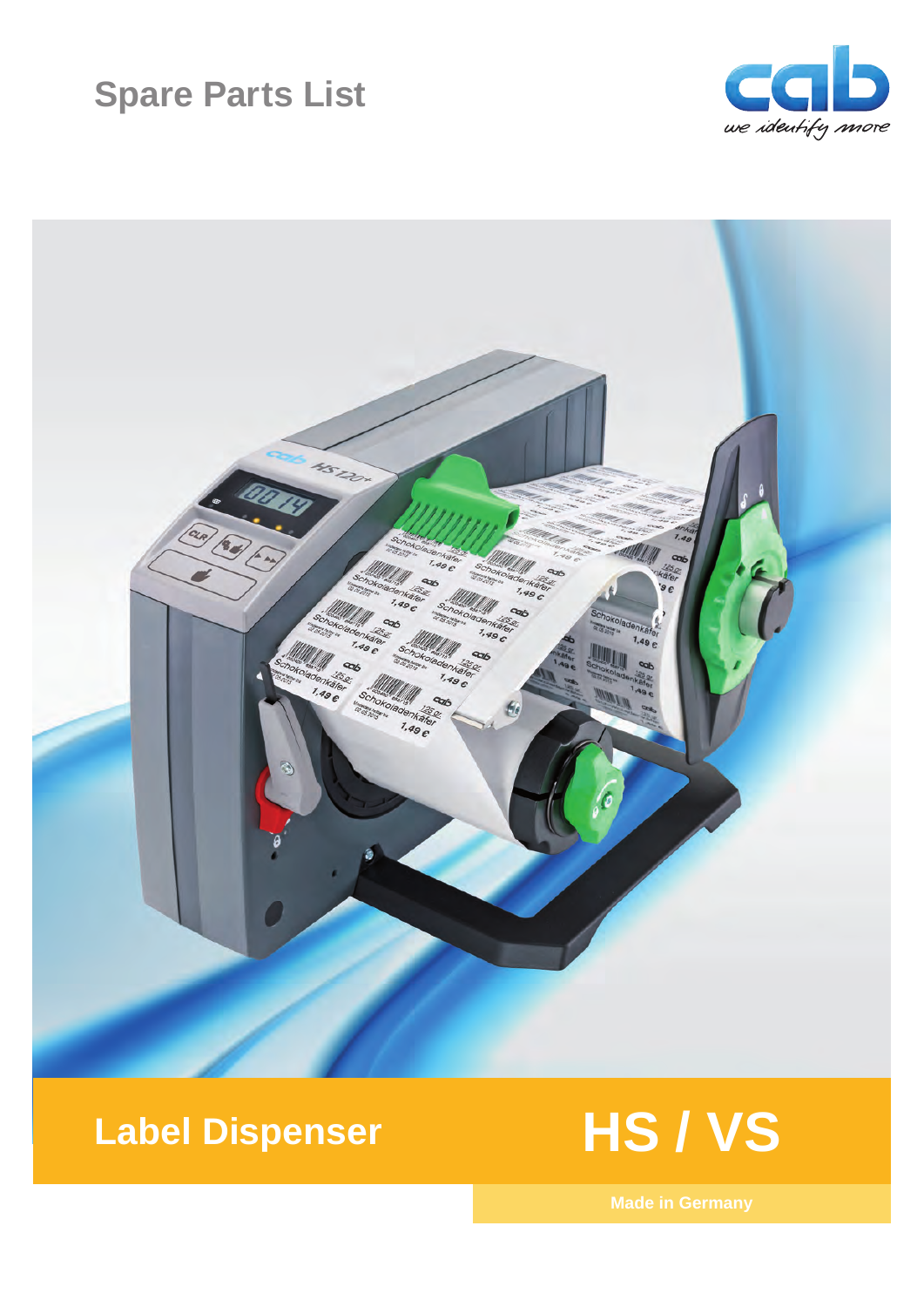### **2 2 Spare parts list for the following products**

| <b>Family</b> | <b>Type</b> |                   |        |  |  |  |  |  |  |  |  |  |  |
|---------------|-------------|-------------------|--------|--|--|--|--|--|--|--|--|--|--|
| HS/VS         | <b>HS60</b> | <b>HS120</b>      |        |  |  |  |  |  |  |  |  |  |  |
|               | $HS60+$     | $HS120+$          | HS180+ |  |  |  |  |  |  |  |  |  |  |
|               | VS60        | VS <sub>120</sub> |        |  |  |  |  |  |  |  |  |  |  |
|               | VS60+       | VS120+            | VS180+ |  |  |  |  |  |  |  |  |  |  |

#### **Edition:** 10/2018 - Part.-No. 9009324

#### **Copyright**

This documentation as well as translation hereof are property of cab Produkttechnik GmbH & Co. KG.

The replication, conversion, duplication or divulgement of the whole manual or parts of it for other intentions than its original intended purpose - in particular the procurement of spare parts for products sold by cab – demand the previous written authorization by cab.

#### **Editor**

Regarding questions or comments please contact cab Produkttechnik GmbH & Co. KG.

#### **Topicality**

Due to the constant further development of our products discrepancies between documentation and product can occur. Please check www.cab.de for the latest update.

#### **Terms and conditions**

Deliveries and performances are effected under the "General conditions of sale of cab"

#### **Table of Contents**

| 3 HS - Control Panel, Dispense Unit 5 |  |
|---------------------------------------|--|
|                                       |  |
|                                       |  |
|                                       |  |

Germany **cab Produkttechnik GmbH & Co KG** Karlsruhe Phone +49 721 6626 0 *[www.cab.de](http://www.cab.de)*

France **cab Technologies S.à.r.l.** Niedermodern Phone +33 388 722501 *[www.cab.de/fr](http://www.cab.de/fr)*

USA **cab Technology, Inc.** Chelmsford, MA Phone +1 978 250 8321 *[www.cab.de/us](http://www.cab.de/us)*

Mexico **cab Technology, Inc.** Juárez Phone +52 656 682 4301 *[www.cab.de/es](http://www.cab.de/es)*

Taiwan **cab Technology Co., Ltd.** Taipei Phone +886 (02) 8227 3966 *[www.cab.de/tw](http://www.cab.de/tw)*

China **cab (Shanghai) Trading Co., Ltd.** Shanghai Phone +86 (021) 6236 3161 *[www.cab.de/cn](http://www.cab.de/cn)*

China **cab (Shanghai) Trading Co., Ltd.** Guangzhou Phone +86 (020) 2831 7358 *[www.cab.de/cn](http://www.cab.de/cn)*

South Africa **cab Technology (Pty) Ltd.** Randburg Phone +27 11 886 3580 *[www.cab.de/za](http://www.cab.de/za)*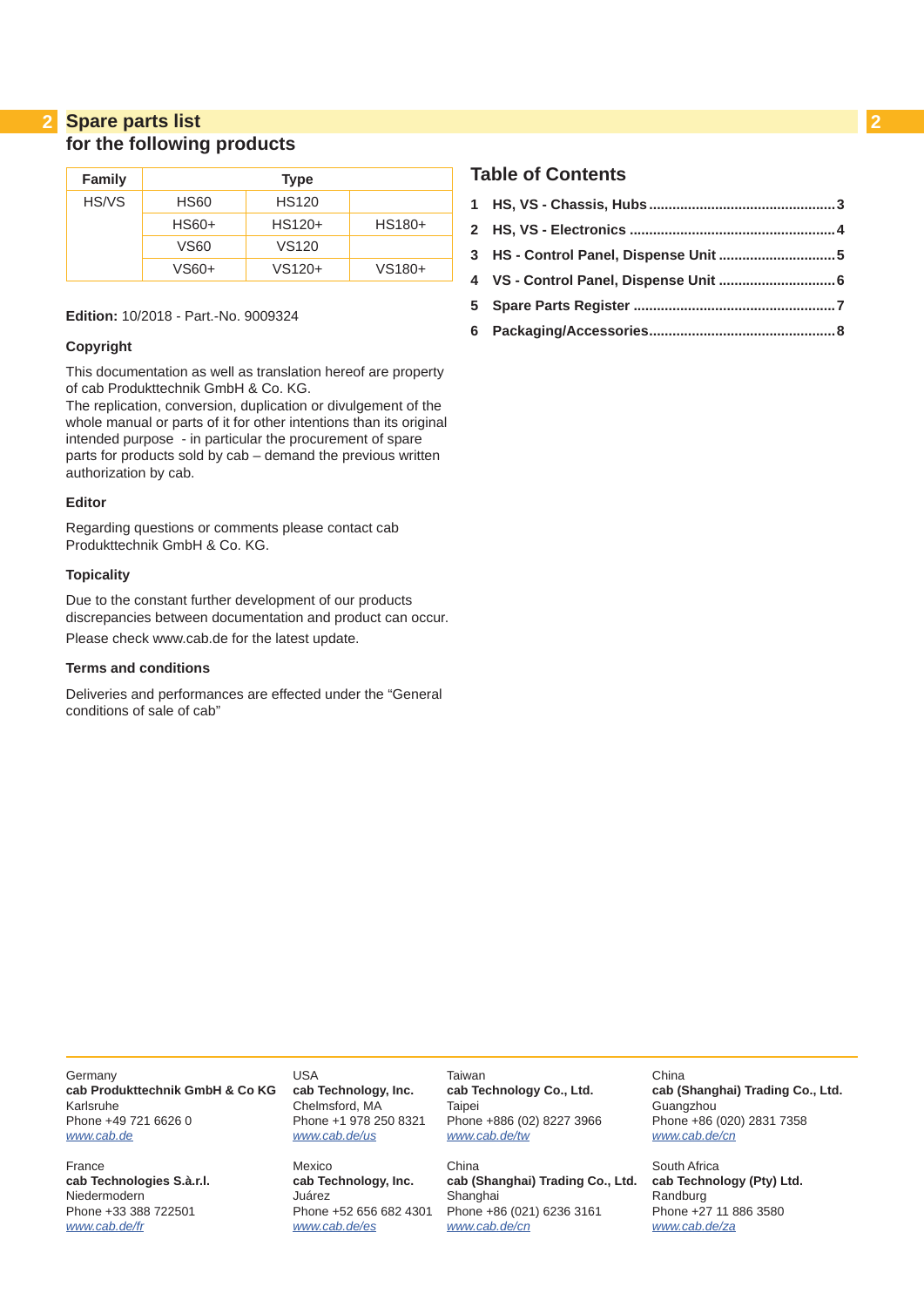#### <span id="page-2-0"></span>**2 1 HS, VS - Chassis, Hubs 3**

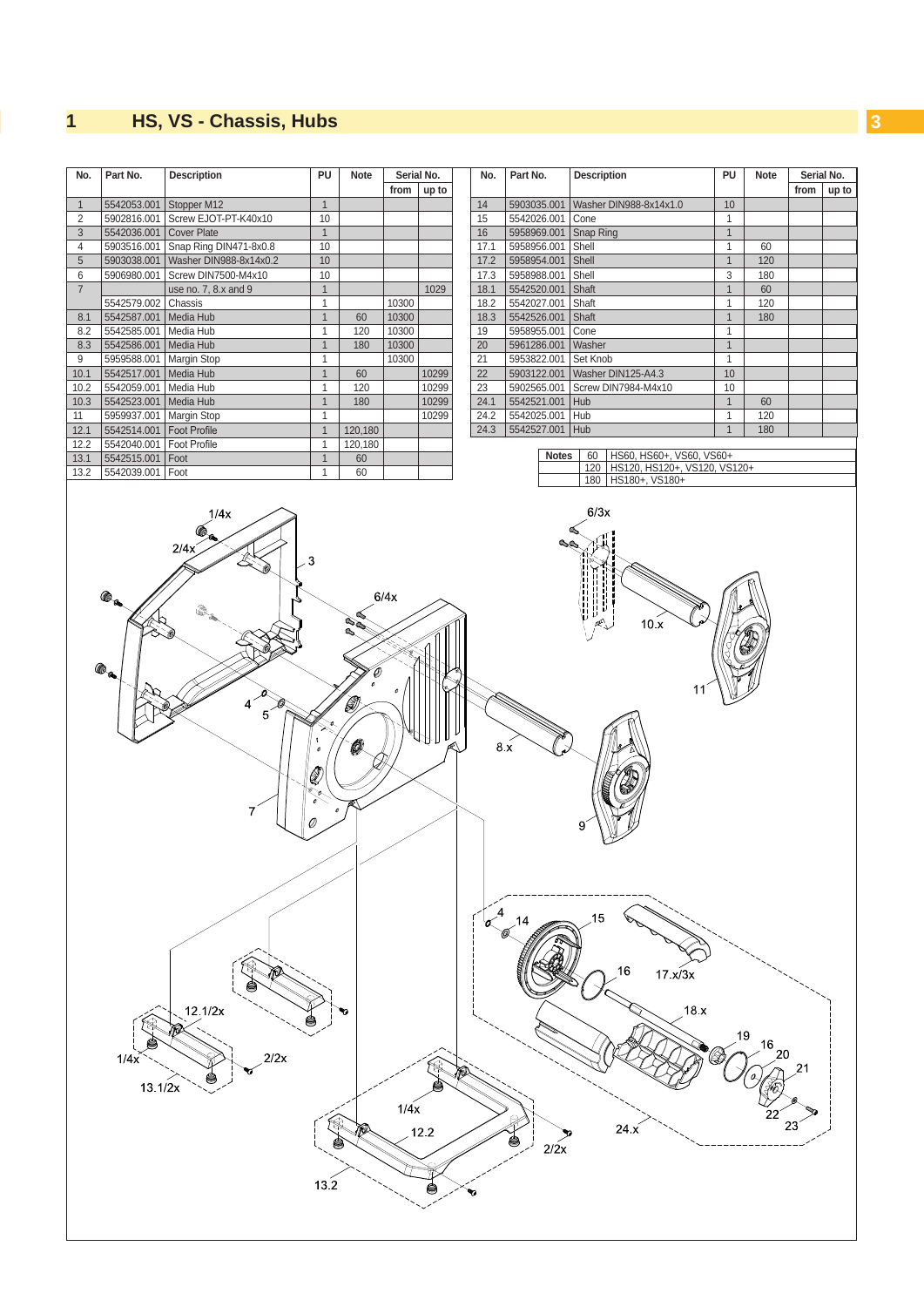### <span id="page-3-0"></span>**4 4 2 HS, VS - Electronics**

| No.            | Part No.          | Description                                                                                                                                                                                                                                     | PU                                                                                            | <b>Note</b>                                                 | from              | Serial No.<br>up to                                                                              | No.       | Part No.               |                        | Description                                                                                                                                                                                                                                                                                                                                                  | PU             | <b>Note</b> | Serial No.<br>from | up to |
|----------------|-------------------|-------------------------------------------------------------------------------------------------------------------------------------------------------------------------------------------------------------------------------------------------|-----------------------------------------------------------------------------------------------|-------------------------------------------------------------|-------------------|--------------------------------------------------------------------------------------------------|-----------|------------------------|------------------------|--------------------------------------------------------------------------------------------------------------------------------------------------------------------------------------------------------------------------------------------------------------------------------------------------------------------------------------------------------------|----------------|-------------|--------------------|-------|
| $\overline{2}$ |                   | 5902816.001 Screw EJOT-PT-K40x10                                                                                                                                                                                                                | 10                                                                                            |                                                             |                   |                                                                                                  | 30        |                        | 5542094.001            | Cable Control Panel                                                                                                                                                                                                                                                                                                                                          | $\overline{1}$ |             |                    |       |
| 25             |                   | 5542567.001 Cable Ground Connection                                                                                                                                                                                                             | $\mathbf{1}$                                                                                  |                                                             |                   |                                                                                                  | 31        |                        | 5542085.001            | Cable Ground Connection                                                                                                                                                                                                                                                                                                                                      | $\mathbf{1}$   | b           |                    |       |
| 26             |                   | 5542093.001 Cable Power Supply                                                                                                                                                                                                                  | $\mathbf{1}$                                                                                  |                                                             |                   |                                                                                                  | 32.1      |                        | 5542028.001            | Sensor                                                                                                                                                                                                                                                                                                                                                       | $\mathbf{1}$   | Н           |                    |       |
| 27.1           |                   | 5542616.001 PCB DC/DC Converter                                                                                                                                                                                                                 | $\mathbf{1}$                                                                                  | Ma                                                          |                   |                                                                                                  | 32.2      |                        | 5542029.001 Sensor     |                                                                                                                                                                                                                                                                                                                                                              | $\mathbf{1}$   | $\vee$      |                    |       |
| 27.2           |                   | 5542667.001 PCB DC/DC Converter                                                                                                                                                                                                                 | $\mathbf{1}$                                                                                  | $\mathsf{Mb}$                                               |                   |                                                                                                  | 33        |                        |                        | 5952587.001 Cable Motor                                                                                                                                                                                                                                                                                                                                      | $\mathbf{1}$   |             |                    |       |
| 28.1           | 5542074.001 Cover |                                                                                                                                                                                                                                                 | $\mathbf{1}$                                                                                  | Na                                                          |                   |                                                                                                  | 34        |                        | 5542571.001 CPU        |                                                                                                                                                                                                                                                                                                                                                              | $\mathbf{1}$   |             |                    |       |
| 28.2           | 5542084.001 Cover |                                                                                                                                                                                                                                                 | $\mathbf{1}$                                                                                  | Nb                                                          |                   |                                                                                                  | 35        |                        |                        | 5542045.001 Stepper Motor                                                                                                                                                                                                                                                                                                                                    | $\mathbf{1}$   |             |                    |       |
|                |                   |                                                                                                                                                                                                                                                 | $\mathbf{1}$                                                                                  |                                                             |                   |                                                                                                  |           |                        |                        |                                                                                                                                                                                                                                                                                                                                                              |                |             |                    |       |
| 29             | НS<br>vs          | 5551126.001 Power Supply<br>F5<br>(F6)<br>2/4x<br>25<br>(B3)<br>26<br>§5<br>≣5<br>B1<br>- ∎6<br>C3<br>$\overline{(\overline{B2})}$<br>C4<br>- ≣6<br>$\overline{\mathbf{M}}^{30}$<br>$26^{\circ}$<br>32x<br><b>■5 - (A1</b><br>33<br>$B_6$<br>34 | ≣5<br><b>■6</b><br>⋧<br>$\mathbf{r}$<br>$(D1)$ = $B5$<br>$(D2)$ = $B$ 6<br>31<br>27 2<br>28 2 | ${\sf N}$<br>27.1<br>(B2)<br>26<br>2/3x<br>34<br>2/4x<br>33 | (F4<br>25<br>(E2) | §5<br>■6<br>♪<br>$\mathbf{r}$<br>0<br>$\begin{matrix} \boxed{E} \ \boxed{E2} \end{matrix}$<br>35 | 27.2<br>W | 28.1<br>Q<br>(E1)<br>Z | <b>Notes</b><br>4<br>€ | HS60, HS120, VS60, VS120<br>a<br>HS60+, HS120+, HS180+, VS60+, VS120+, VS180+<br>b<br>HS60, HS60+, HS120, HS120+, HS180+<br>Н<br>VS60, VS60+, VS120, VS120+, VS180+<br>$\vee$<br>HS/VS mobile with battery connection<br>M<br>HS/VS with mains connection<br>N<br><b>■5</b><br>28.2<br>F1<br><b>■6</b><br>(F2<br>25<br>29<br>(B)<br>÷<br>زمان من<br>I.<br>26 |                |             |                    |       |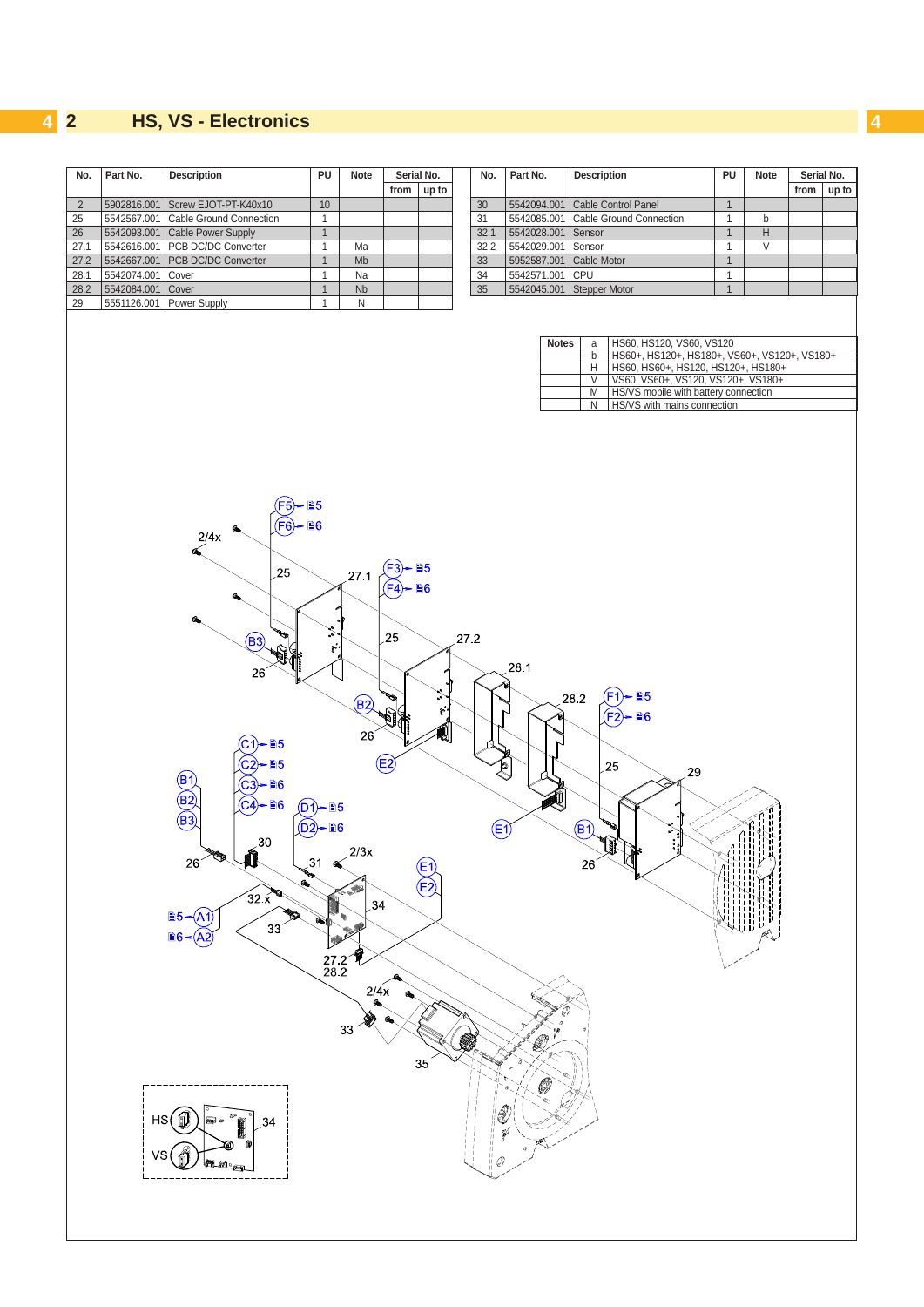#### <span id="page-4-0"></span>**4 3 HS - Control Panel, Dispense Unit 5**

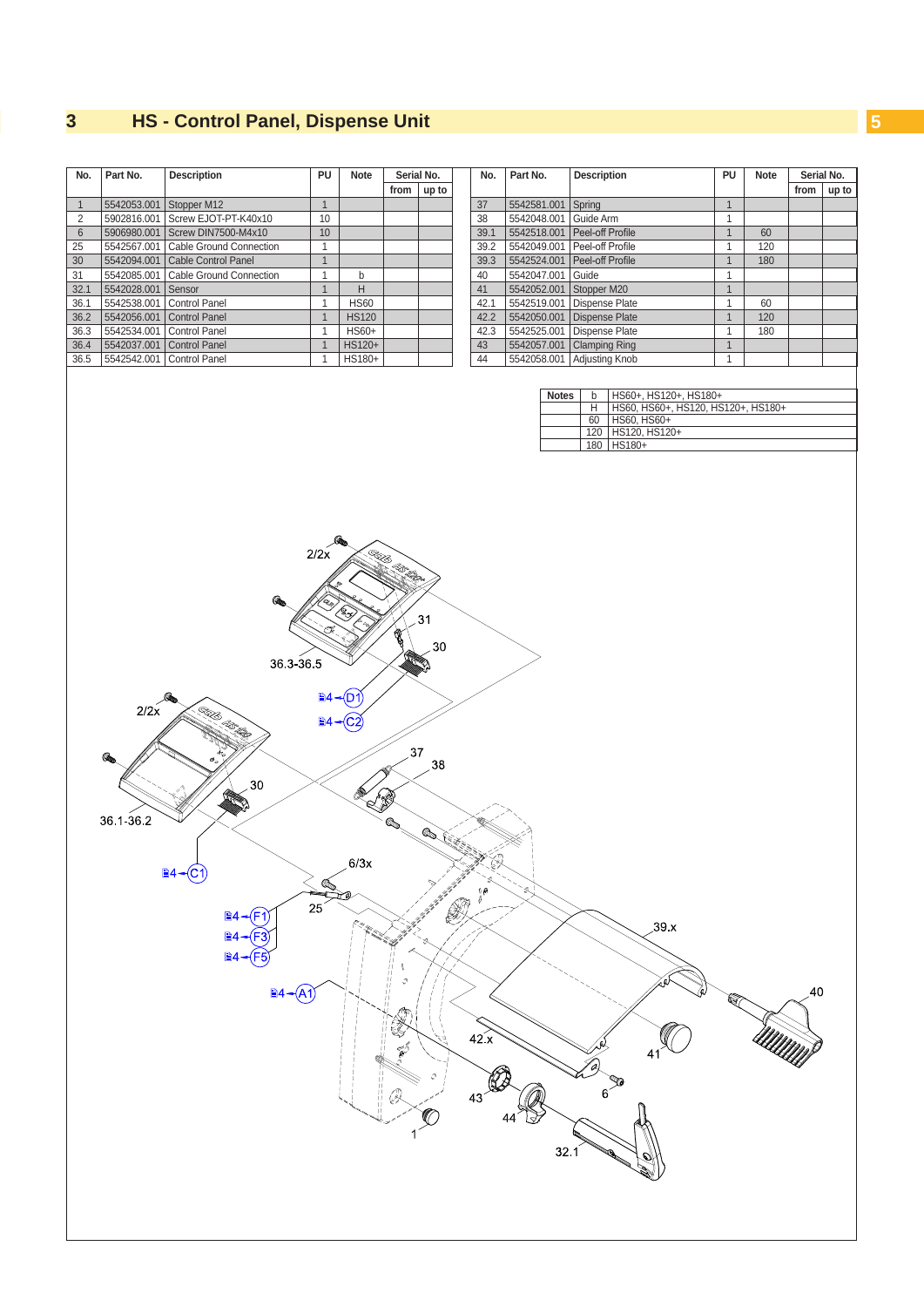## <span id="page-5-0"></span>**6 4 VS - Control Panel, Dispense Unit 6**

I

| No.            | Part No.                  | <b>Description</b>                                                                                                                                                                                                                                                                                                                                                                                                                                                                                                                                                                | PU                           | Note                 | from                                                          | Serial No.<br>up to                                                                                                                                                                                                                                                                                                  | No.                                                                                                                                                                                                                                                               | Part No.                                                                                          | <b>Description</b>                                                                                                                                                                                      | PU                           | <b>Note</b> | from | Serial No.<br>up to |
|----------------|---------------------------|-----------------------------------------------------------------------------------------------------------------------------------------------------------------------------------------------------------------------------------------------------------------------------------------------------------------------------------------------------------------------------------------------------------------------------------------------------------------------------------------------------------------------------------------------------------------------------------|------------------------------|----------------------|---------------------------------------------------------------|----------------------------------------------------------------------------------------------------------------------------------------------------------------------------------------------------------------------------------------------------------------------------------------------------------------------|-------------------------------------------------------------------------------------------------------------------------------------------------------------------------------------------------------------------------------------------------------------------|---------------------------------------------------------------------------------------------------|---------------------------------------------------------------------------------------------------------------------------------------------------------------------------------------------------------|------------------------------|-------------|------|---------------------|
| $\mathbf{1}$   | 5542053.001 Stopper M12   |                                                                                                                                                                                                                                                                                                                                                                                                                                                                                                                                                                                   | $\overline{1}$               |                      |                                                               |                                                                                                                                                                                                                                                                                                                      | $37\,$                                                                                                                                                                                                                                                            | 5542581.001                                                                                       | Spring                                                                                                                                                                                                  | $\mathbf{1}$                 |             |      |                     |
| $\overline{2}$ |                           | 5902816.001   Screw EJOT-PT-K40x10                                                                                                                                                                                                                                                                                                                                                                                                                                                                                                                                                | 10                           |                      |                                                               |                                                                                                                                                                                                                                                                                                                      | 38                                                                                                                                                                                                                                                                | 5542048.001                                                                                       | Guide Arm                                                                                                                                                                                               | $\mathbf{1}$                 |             |      |                     |
| $\,6\,$        | 5906980.001               | Screw DIN7500-M4x10                                                                                                                                                                                                                                                                                                                                                                                                                                                                                                                                                               | 10                           |                      |                                                               |                                                                                                                                                                                                                                                                                                                      | 39.1                                                                                                                                                                                                                                                              | 5542518.001                                                                                       | Peel-off Profile                                                                                                                                                                                        |                              | 60          |      |                     |
| 25             | 5542567.001               | Cable Ground Connection                                                                                                                                                                                                                                                                                                                                                                                                                                                                                                                                                           | $\mathbf{1}$                 |                      |                                                               |                                                                                                                                                                                                                                                                                                                      | 39.2                                                                                                                                                                                                                                                              | 5542049.001                                                                                       | Peel-off Profile                                                                                                                                                                                        | $\mathbf{1}$<br>$\mathbf{1}$ | 120         |      |                     |
| 30             | 5542094.001               | Cable Control Panel                                                                                                                                                                                                                                                                                                                                                                                                                                                                                                                                                               | $\mathbf{1}$                 |                      |                                                               |                                                                                                                                                                                                                                                                                                                      | 39.3                                                                                                                                                                                                                                                              |                                                                                                   | 5542524.001 Peel-off Profile                                                                                                                                                                            | $\mathbf{1}$                 | 180         |      |                     |
| 31             | 5542085.001               | Cable Ground Connection                                                                                                                                                                                                                                                                                                                                                                                                                                                                                                                                                           | $\mathbf{1}$                 | b                    |                                                               |                                                                                                                                                                                                                                                                                                                      | 40                                                                                                                                                                                                                                                                | 5542047.001                                                                                       | Guide                                                                                                                                                                                                   | $\mathbf{1}$                 |             |      |                     |
| 32.2           | 5542029.001               | Sensor                                                                                                                                                                                                                                                                                                                                                                                                                                                                                                                                                                            | $\mathbf{1}$                 | $\vee$               |                                                               |                                                                                                                                                                                                                                                                                                                      | 41                                                                                                                                                                                                                                                                | 5542052.001                                                                                       | Stopper M20                                                                                                                                                                                             | $\mathbf{1}$                 |             |      |                     |
| 36.6           | 5542540.001               | Control Panel                                                                                                                                                                                                                                                                                                                                                                                                                                                                                                                                                                     | $\mathbf{1}$                 | <b>VS60</b>          |                                                               |                                                                                                                                                                                                                                                                                                                      | 42.1                                                                                                                                                                                                                                                              | 5542519.001                                                                                       | Dispense Plate                                                                                                                                                                                          | $\mathbf{1}$                 | 60          |      |                     |
| 36.7           | 5542061.001 Control Panel |                                                                                                                                                                                                                                                                                                                                                                                                                                                                                                                                                                                   | $\mathbf{1}$                 | <b>VS120</b>         |                                                               |                                                                                                                                                                                                                                                                                                                      | 42.2                                                                                                                                                                                                                                                              |                                                                                                   | 5542050.001 Dispense Plate                                                                                                                                                                              | $\mathbf{1}$                 | 120         |      |                     |
|                |                           |                                                                                                                                                                                                                                                                                                                                                                                                                                                                                                                                                                                   | $\mathbf{1}$                 |                      |                                                               |                                                                                                                                                                                                                                                                                                                      |                                                                                                                                                                                                                                                                   |                                                                                                   | 5542525.001 Dispense Plate                                                                                                                                                                              | $\mathbf{1}$                 |             |      |                     |
| 36.8           | 5542536.001 Control Panel |                                                                                                                                                                                                                                                                                                                                                                                                                                                                                                                                                                                   |                              | $VS60+$              |                                                               |                                                                                                                                                                                                                                                                                                                      | 42.3                                                                                                                                                                                                                                                              |                                                                                                   |                                                                                                                                                                                                         |                              | 180         |      |                     |
| 36.9           | 36.10 5542544.001         | 5542042.001 Control Panel<br>Control Panel                                                                                                                                                                                                                                                                                                                                                                                                                                                                                                                                        | $\mathbf{1}$<br>$\mathbf{1}$ | VS120+<br>VS180+     |                                                               |                                                                                                                                                                                                                                                                                                                      | $43\,$<br>44                                                                                                                                                                                                                                                      | 5542057.001                                                                                       | <b>Clamping Ring</b><br>5542058.001 Adjusting Knob                                                                                                                                                      | $\mathbf{1}$<br>$\mathbf{1}$ |             |      |                     |
|                |                           | 2/2x<br>:<br>E<br>36.6-36.7<br>$\left( C3\right)$<br>$\triangleq$ + $\triangleq$ $\triangleq$ $\triangleq$ $\triangleq$ $\triangleq$ $\triangleq$ $\triangleq$ $\triangleq$ $\triangleq$ $\triangleq$ $\triangleq$ $\triangleq$ $\triangleq$ $\triangleq$ $\triangleq$ $\triangleq$ $\triangleq$ $\triangleq$ $\triangleq$ $\triangleq$ $\triangleq$ $\triangleq$ $\triangleq$ $\triangleq$ $\triangleq$ $\triangleq$ $\triangleq$ $\triangleq$ $\triangleq$ $\triangleq$ $\triangleq$ $\triangleq$ $\triangleq$ $\triangleq$ $\triangleq$ $\$<br>§4<br>$\mathbb{B}4$<br>37<br>38 | 30<br>$25^{\circ}$<br>Geo    | Comport<br>6/3x<br>Q | 2/2x<br>36 8-36 10<br><b>■4 <math>\rightarrow</math> (A2)</b> | (D2<br>e di filmoj<br>Septimoj di Santo Barco di Santo Barco di Santo Barco di Santo Barco di Santo Barco di Santo Barco di Santo B<br>Santo Barco di Santo Barco di Santo Barco di Santo Barco di Santo Barco di Santo Barco di Santo Barc<br>$\mathcal{O}$<br>e.<br>E<br>ון<br>וו<br>$\hat{\mathscr{E}}$<br>Ś<br>Ø | <b>CONSTRACTOR</b><br>and the same of the same of the same of the same of the same of the same of the same of the same of the same o<br>Same of the same of the same of the same of the same of the same of the same of the same of the same of the sam<br>.<br>D | <b>Notes</b><br>31<br>30<br>$\mathcal{O}$<br>$^{\prime\prime\prime}_\circ$<br>$\mathcal{C}$<br>43 | VS60+, VS120+, VS180+<br>b<br>VS60, VS60+, VS120, VS120+, VS180+<br>V<br>60<br>VS60, VS60+<br>120 VS120, VS120+<br>180   VS180+<br>$\bigcirc$<br>1<br>44<br>42x<br>Q.<br>6<br>$39 \times$<br>Allp<br>40 | 32.2                         |             |      |                     |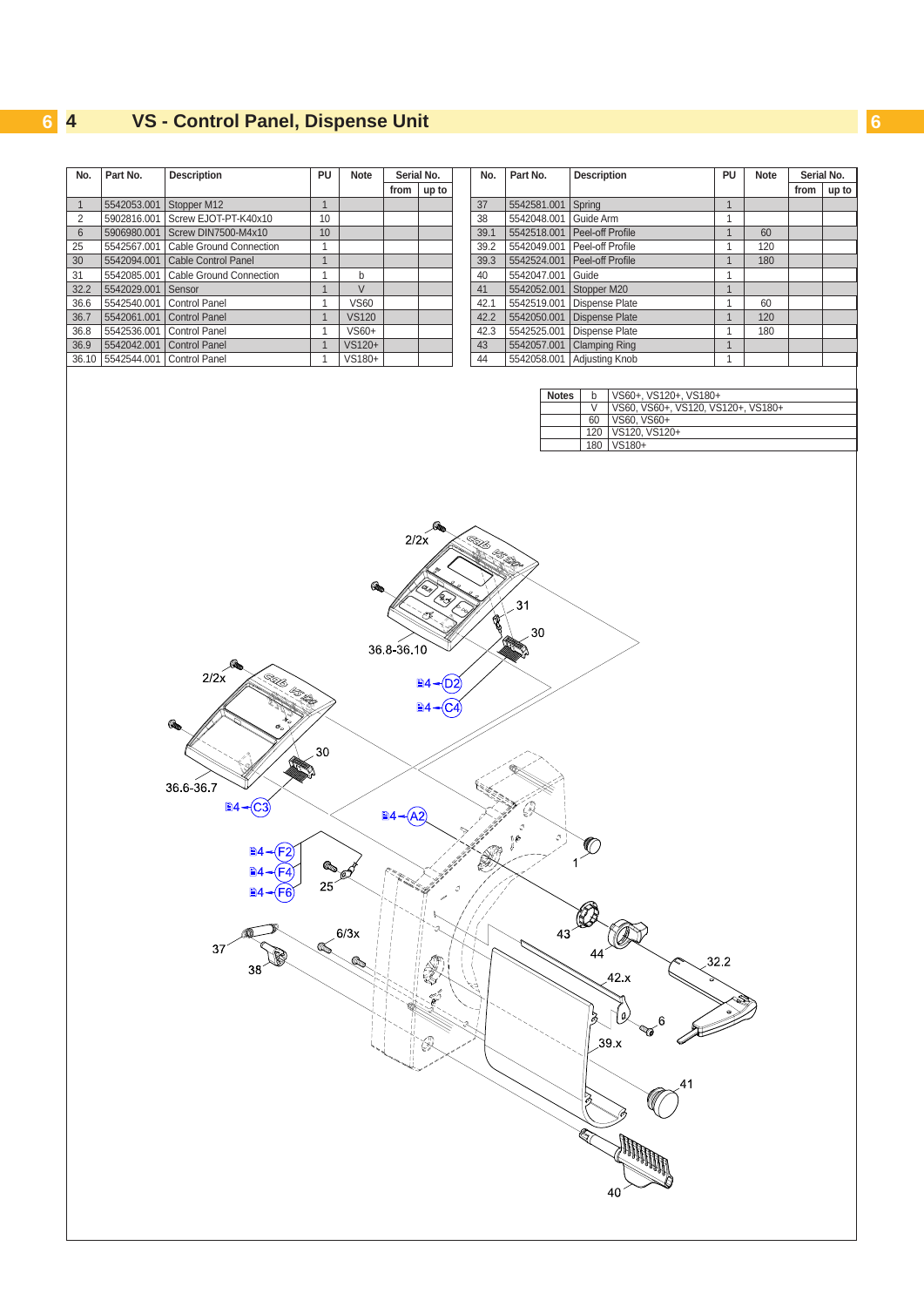### <span id="page-6-1"></span><span id="page-6-0"></span>**5 Spare Parts Register 7**

|                |                |                                  |                |                     |                 |                            |                                     |                              |                                                      |                                |                               |                                |                            | Serial No. |       |
|----------------|----------------|----------------------------------|----------------|---------------------|-----------------|----------------------------|-------------------------------------|------------------------------|------------------------------------------------------|--------------------------------|-------------------------------|--------------------------------|----------------------------|------------|-------|
| Pos.           |                |                                  | Figure/Page    |                     | No.             | Part No.                   | <b>Description</b>                  | PU                           |                                                      | <b>SPR</b>                     |                               |                                | <b>Notes</b>               | from       | to    |
| $\mathbf{1}$   | 3              |                                  |                |                     | 24.2            | 5542025.001                | <b>Hub</b>                          | $\mathbf{1}$                 | $\overline{\phantom{a}}$                             |                                | ÷,                            | $\overline{\phantom{a}}$       | 120                        |            |       |
| $\overline{2}$ | 3              |                                  |                |                     | 15              | 5542026.001                | Cone                                | $\mathbf{1}$                 | $\blacksquare$                                       | $\overline{\phantom{a}}$       | $\blacksquare$                | $\blacksquare$                 |                            |            |       |
| 3              | $\mathfrak{Z}$ |                                  |                |                     | 18.2            | 5542027.001                | Shaft                               | $\mathbf{1}$                 |                                                      | ÷,                             | $\overline{\phantom{a}}$      |                                | 120                        |            |       |
| 4              |                | 4                                | 5              |                     | 32.1            | 5542028.001                | Sensor                              | 1                            | $\sim$                                               | $\overline{\phantom{a}}$       | C                             | D                              | H                          |            |       |
| 5              |                | $\overline{4}$                   |                | $6\phantom{1}$      | 32.2            | 5542029.001                | Sensor                              | $\mathbf{1}$                 | ÷                                                    | ÷,                             | C                             | D                              | $\vee$                     |            |       |
| 6              | 3              |                                  |                |                     | 3               | 5542036.001                | Cover Plate                         | $\mathbf{1}$                 | ÷.                                                   | ä,                             | $\omega$                      | $\sim$                         |                            |            |       |
| $\overline{7}$ |                |                                  | 5              |                     | 36.4            | 5542037.001                | Control Panel                       | $\mathbf{1}$                 | $\overline{\phantom{a}}$                             | $\overline{\phantom{a}}$       | C                             | D                              | HS120+                     |            |       |
| 8              | 3              |                                  |                |                     | 13.2            | 5542039.001                | Foot                                | $\mathbf{1}$                 | ÷.                                                   | ä,                             | ÷,                            | ÷,                             | 60                         |            |       |
| $9\,$          | $\mathfrak{Z}$ |                                  |                |                     | 12.2            | 5542040.001                | Foot Profile                        | $\overline{1}$               | $\sim$                                               | ÷.                             | $\blacksquare$                | $\sim$                         | 120, 180                   |            |       |
| 10             |                |                                  |                | 6                   | 36.9            | 5542042.001                | Control Panel                       | $\mathbf{1}$                 | $\overline{\phantom{a}}$                             | ÷.                             | C                             | D                              | VS120+                     |            |       |
| 11             |                | $\overline{4}$                   |                |                     | 35              |                            | 5542045.001 Stepper Motor           | $\mathbf{1}$                 | $\overline{\phantom{a}}$                             | ٠                              | C                             | D                              |                            |            |       |
| 12             |                |                                  | 5              | 6                   | 40              | 5542047.001                | Guide                               | $\mathbf{1}$                 | $\overline{\phantom{a}}$                             | $\mathcal{L}^{\mathcal{A}}$    | $\mathbb{Z}^2$                | D                              |                            |            |       |
| 13             |                |                                  | 5              | $6\phantom{1}$      | 38              | 5542048.001                | Guide Arm                           | $\mathbf{1}$                 | $\sim$                                               | $\sim$                         | $\sim$                        |                                |                            |            |       |
| 14             |                |                                  | 5              | 6                   | 39.2            |                            | 5542049.001 Peel-off Profile        | $\mathbf{1}$                 | ÷.                                                   | $\overline{\phantom{a}}$       | ÷,                            | $\sim$                         | 120                        |            |       |
| 15             |                |                                  | 5              | $6\phantom{1}$      | 42.2            |                            | 5542050.001 Dispense Plate          | $\mathbf{1}$                 | $\overline{\phantom{a}}$                             | ÷,                             | C                             | D                              | 120                        |            |       |
| 16             |                |                                  | 5              | 6                   | 41              |                            | 5542052.001 Stopper M20             | $\mathbf{1}$                 | $\sim$                                               | $\blacksquare$                 | $\sim$                        | $\sim$                         |                            |            |       |
| 17             | $\mathfrak{Z}$ |                                  | $\overline{5}$ | $6\,$               | $\mathbf{1}$    |                            | 5542053.001 Stopper M12             | $\mathbf{1}$                 | $\overline{\phantom{a}}$                             | ÷.                             | $\overline{\phantom{a}}$      | $\overline{\phantom{a}}$       |                            |            |       |
| 18             |                |                                  | 5              |                     | 36.2            |                            | 5542056.001 Control Panel           | $\mathbf{1}$                 | $\sim$                                               | $\mathbf{r}$                   | C                             | D                              | <b>HS120</b>               |            |       |
| 19             |                |                                  | $\overline{5}$ | $6\phantom{1}$      | 43              |                            | 5542057.001 Clamping Ring           | $\mathbf{1}$                 |                                                      |                                | $\overline{a}$                | D                              |                            |            |       |
| 20             |                |                                  | 5              | 6                   | 44              |                            | 5542058.001 Adjusting Knob          | 1                            | $\overline{\phantom{a}}$                             | $\blacksquare$                 | $\blacksquare$                | D                              |                            |            |       |
| 21             | $\mathfrak{Z}$ |                                  |                |                     | 10.2            | 5542059.001                | Media Hub                           | $\mathbf{1}$                 | $\overline{\phantom{a}}$                             | $\blacksquare$                 | $\overline{\phantom{a}}$      | $\overline{\phantom{a}}$       | 120                        |            | 10299 |
| 22             |                |                                  |                | 6                   | 36.7            | 5542061.001                | Control Panel                       | $\mathbf{1}$                 | ÷,                                                   | ä,                             | C                             | D                              | <b>VS120</b>               |            |       |
| 23             |                | $\overline{4}$                   |                |                     | 28.1            | 5542074.001                | Cover                               | $\mathbf{1}$                 | $\sim$                                               | ÷,                             | ÷,                            | í.                             | Na                         |            |       |
| 24             |                | $\overline{4}$                   |                |                     | 28.2            | 5542084.001 Cover          |                                     | $\mathbf{1}$                 | ÷.                                                   | ä,                             | ÷,                            | ÷,                             | <b>Nb</b>                  |            |       |
| 25             |                | $\overline{4}$                   | 5              | $6\phantom{.}$      | 31              |                            | 5542085.001 Cable Ground Connection | $\mathbf{1}$                 | $\overline{\phantom{a}}$                             | $\overline{\phantom{a}}$       | $\overline{\phantom{a}}$      | $\sim$                         | $\mathsf b$                |            |       |
| 26             |                | $\overline{4}$                   |                |                     | 26              |                            | 5542093.001 Cable Power Supply      | $\mathbf{1}$                 | ÷.                                                   | $\mathcal{L}_{\mathcal{A}}$    | ×                             | ÷.                             |                            |            |       |
| 27             |                | $\overline{4}$                   | 5              | $6\phantom{.}$      | 30              | 5542094.001                | Cable Control Panel                 | $\mathbf{1}$                 | $\sim$                                               | $\overline{\phantom{a}}$       | $\overline{\phantom{a}}$      | ÷,                             |                            |            |       |
| 28             | 3              |                                  |                |                     | 12.1            | 5542514.001                | Foot Profile                        | $\mathbf{1}$                 | ÷.                                                   | ÷,                             | $\overline{\phantom{a}}$      | $\overline{\phantom{a}}$       | 120, 180                   |            |       |
| 29             | $\sqrt{3}$     |                                  |                |                     | 13.1            | 5542515.001                | Foot                                | $\overline{1}$               |                                                      |                                | $\overline{\phantom{a}}$      |                                | 60                         |            |       |
| 30             | 3              |                                  |                |                     | 10.1            | 5542517.001 Media Hub      |                                     | $\mathbf{1}$                 | $\blacksquare$                                       | $\blacksquare$                 | $\blacksquare$                | $\overline{\phantom{a}}$       | 60                         |            | 10299 |
| 31             |                |                                  | 5              | $\,6$               | 39.1            | 5542518.001                | Peel-off Profile                    | $\mathbf{1}$                 | $\sim$                                               |                                | ÷,                            | $\overline{\phantom{a}}$       | 60                         |            |       |
| 32             |                |                                  | 5              | 6                   | 42.1            |                            | 5542519.001 Dispense Plate          | $\mathbf{1}$                 | $\overline{\phantom{a}}$                             | ä,                             | $\bar{\phantom{a}}$           | ÷,                             | 60                         |            |       |
| 33             | $\mathfrak{Z}$ |                                  |                |                     | 18.1            | 5542520.001                | Shaft                               | $\mathbf{1}$                 | $\overline{\phantom{a}}$                             | ÷,                             | $\blacksquare$                | ÷,                             | 60                         |            |       |
| 34             | 3              |                                  |                |                     | 24.1            | 5542521.001                | Hub                                 | $\mathbf{1}$                 | ÷.                                                   | ä,                             | ÷,                            | $\overline{\phantom{a}}$       | 60                         |            |       |
| 35             | $\mathfrak{Z}$ |                                  |                |                     | 10.3            |                            | Media Hub                           | $\mathbf{1}$                 |                                                      |                                |                               |                                | 180                        |            | 10299 |
|                |                |                                  | 5              |                     |                 | 5542523.001                | 5542524.001 Peel-off Profile        | $\mathbf{1}$                 | $\overline{\phantom{a}}$<br>÷.                       | $\overline{\phantom{a}}$<br>÷, | $\blacksquare$<br>÷,          | $\overline{\phantom{a}}$<br>÷, |                            |            |       |
| 36<br>37       |                |                                  | $\overline{5}$ | 6<br>$6\phantom{1}$ | 39.3<br>42.3    |                            | 5542525.001 Dispense Plate          | $\mathbf{1}$                 | $\sim$                                               | ÷,                             | $\sim$                        | $\overline{\phantom{a}}$       | 180<br>180                 |            |       |
| 38             | 3              |                                  |                |                     | 18.3            | 5542526.001                | Shaft                               | $\mathbf{1}$                 | $\overline{\phantom{a}}$                             | $\blacksquare$                 | $\blacksquare$                | $\blacksquare$                 | 180                        |            |       |
|                |                |                                  |                |                     |                 |                            |                                     |                              |                                                      |                                |                               |                                |                            |            |       |
| 39             | $\mathfrak{Z}$ |                                  |                |                     | 24.3            | 5542527.001                | Hub                                 | $\mathbf{1}$                 | $\overline{\phantom{a}}$<br>$\overline{\phantom{a}}$ | ٠<br>$\omega$                  | $\overline{\phantom{a}}$<br>C | $\overline{\phantom{a}}$       | 180<br>HS60+               |            |       |
| 40             |                |                                  | 5              |                     | 36.3            | 5542534.001<br>5542536.001 | Control Panel                       | $\mathbf{1}$                 |                                                      | ÷,                             |                               | D                              | VS60+                      |            |       |
| 41             |                |                                  |                | $6\phantom{.}$      | 36.8            |                            | Control Panel                       | $\mathbf{1}$                 | $\sim$                                               |                                | $\mathsf{C}$                  | D                              |                            |            |       |
| 42<br>43       |                |                                  | 5              | $6\phantom{1}$      | 36.1            | 5542538.001                | Control Panel                       | $\mathbf{1}$<br>$\mathbf{1}$ | $\sim$                                               | ä,                             | C                             | D<br>D                         | <b>HS60</b><br><b>VS60</b> |            |       |
|                |                |                                  |                |                     | 36.6            | 5542540.001                | Control Panel                       |                              |                                                      | ÷,                             | C                             |                                | HS180+                     |            |       |
| 44             |                |                                  | 5              |                     | 36.5            |                            | 5542542.001 Control Panel           | $\mathbf{1}$                 | $\sim$                                               |                                | C                             | D                              |                            |            |       |
| 45             |                |                                  | 5              | $6\,$               | 36.10           |                            | 5542544.001 Control Panel           | $\mathbf{1}$                 | $\overline{\phantom{a}}$<br>$\sim$                   | ÷<br>$\sim$                    | C<br>$\omega$                 | D                              | VS180+                     |            |       |
| 46<br>47       |                | $\overline{4}$<br>$\overline{4}$ |                | 6                   | 25<br>34        | 5542571.001 CPU            | 5542567.001 Cable Ground Connection | $\mathbf{1}$<br>$\mathbf{1}$ | $\overline{\phantom{a}}$                             | B                              | $\mathsf{C}$                  | D                              |                            |            |       |
|                |                |                                  |                |                     |                 |                            |                                     |                              |                                                      |                                |                               |                                |                            |            |       |
| 48             | 3              |                                  |                |                     | $\overline{7}$  | 5542579.002 Chassis        |                                     | $\mathbf{1}$                 | $\blacksquare$                                       | $\blacksquare$                 | $\blacksquare$                | $\blacksquare$                 |                            | 10300      |       |
| 49             |                |                                  | 5              | $6\phantom{.}$      | 37              | 5542581.001 Spring         |                                     | $\mathbf{1}$                 | $\overline{\phantom{a}}$                             | $\overline{\phantom{a}}$       | C                             | D                              |                            |            |       |
| 50             | 3              |                                  |                |                     | 8.2             | 5542585.001 Media Hub      |                                     | $\mathbf{1}$                 | $\blacksquare$                                       | $\omega$                       | $\mathcal{L}_{\mathcal{A}}$   | $\omega$                       | 120                        | 10300      |       |
| 51             | $\mathbf{3}$   |                                  |                |                     | 8.3             | 5542586.001 Media Hub      |                                     | $\mathbf{1}$                 | $\overline{\phantom{a}}$                             | $\sim$                         | $\sim$                        | $\sim$                         | 180                        | 10300      |       |
| 52             | 3              |                                  |                |                     | 8.1             | 5542587.001 Media Hub      |                                     | $\mathbf{1}$                 | $\overline{\phantom{a}}$                             | $\blacksquare$                 | $\omega$                      | $\blacksquare$                 | 60                         | 10300      |       |
| 53             |                | $\overline{4}$                   |                |                     | 27.1            |                            | 5542616.001 PCB DC/DC Converter     | $\mathbf{1}$                 | $\overline{\phantom{a}}$                             | $\overline{\phantom{a}}$       | $\overline{\phantom{a}}$      | $\overline{\phantom{a}}$       | Ma                         |            |       |
| 54             |                | $\overline{4}$                   |                |                     | 27.2            |                            | 5542667.001 PCB DC/DC Converter     | $\mathbf{1}$                 | $\overline{\phantom{a}}$                             | $\omega$                       | $\sim$                        | $\overline{\phantom{a}}$       | Mb                         |            |       |
| 55             |                | $\overline{4}$                   |                |                     | 29              |                            | 5551126.001 Power Supply            | $\mathbf{1}$                 | $\sim$                                               | $\overline{\phantom{a}}$       | $\mathsf{C}$                  | D                              | $\mathsf{N}$               |            |       |
| 56             | 3              |                                  |                |                     | 23              |                            | 5902565.001 Screw DIN7984-M4x10     | 10                           | $\overline{\phantom{a}}$                             | $\overline{\phantom{a}}$       | $\omega$                      | ÷,                             |                            |            |       |
| 57             | $\mathfrak{S}$ | $\overline{4}$                   | 5              | $6\phantom{.}$      | $\overline{2}$  |                            | 5902816.001 Screw EJOT-PT-K40x10    | 10                           |                                                      | $\frac{1}{2}$                  | ÷.                            | $\overline{\phantom{a}}$       |                            |            |       |
| 58             | 3              |                                  |                |                     | 14              |                            | 5903035.001 Washer DIN988-8x14x1.0  | 10                           | $\mathcal{L}_{\mathcal{A}}$                          | $\omega$                       | $\mathbb{Z}^2$                | $\blacksquare$                 |                            |            |       |
| 59             | $\mathbf{3}$   |                                  |                |                     | $5\phantom{.0}$ |                            | 5903038.001 Washer DIN988-8x14x0.2  | 10                           |                                                      | $\overline{\phantom{a}}$       | $\overline{\phantom{a}}$      | $\overline{\phantom{a}}$       |                            |            |       |
| 60             | 3              |                                  |                |                     | 22              |                            | 5903122.001 Washer DIN125-A4.3      | 10                           | $\sim$                                               | ä,                             | $\mathbf{r}$                  | $\mathbf{r}$                   |                            |            |       |

- SPR Recommendation 180 HS180+, VS180+<br>A wearing parts and accessories a HS60, HS120, VS60, VS120
	-

C - recommended spare parts for distributors variables and the MS60, HS60+, HS120, HS120+, HS180+<br>D - recommended spare parts for central stores variables and the VS60, VS60+, VS120, VS120+, VS180+

PU Package unit Notes 60 HS60, HS60+, VS60, VS60+<br>120 HS120+, VS120, VS120+

B - recommended spare parts for quick repair b HS60+, HS120+, HS180+, VS60+, VS120+, VS180+

M HS/VS mobile with battery connection N HS/VS with mains connection